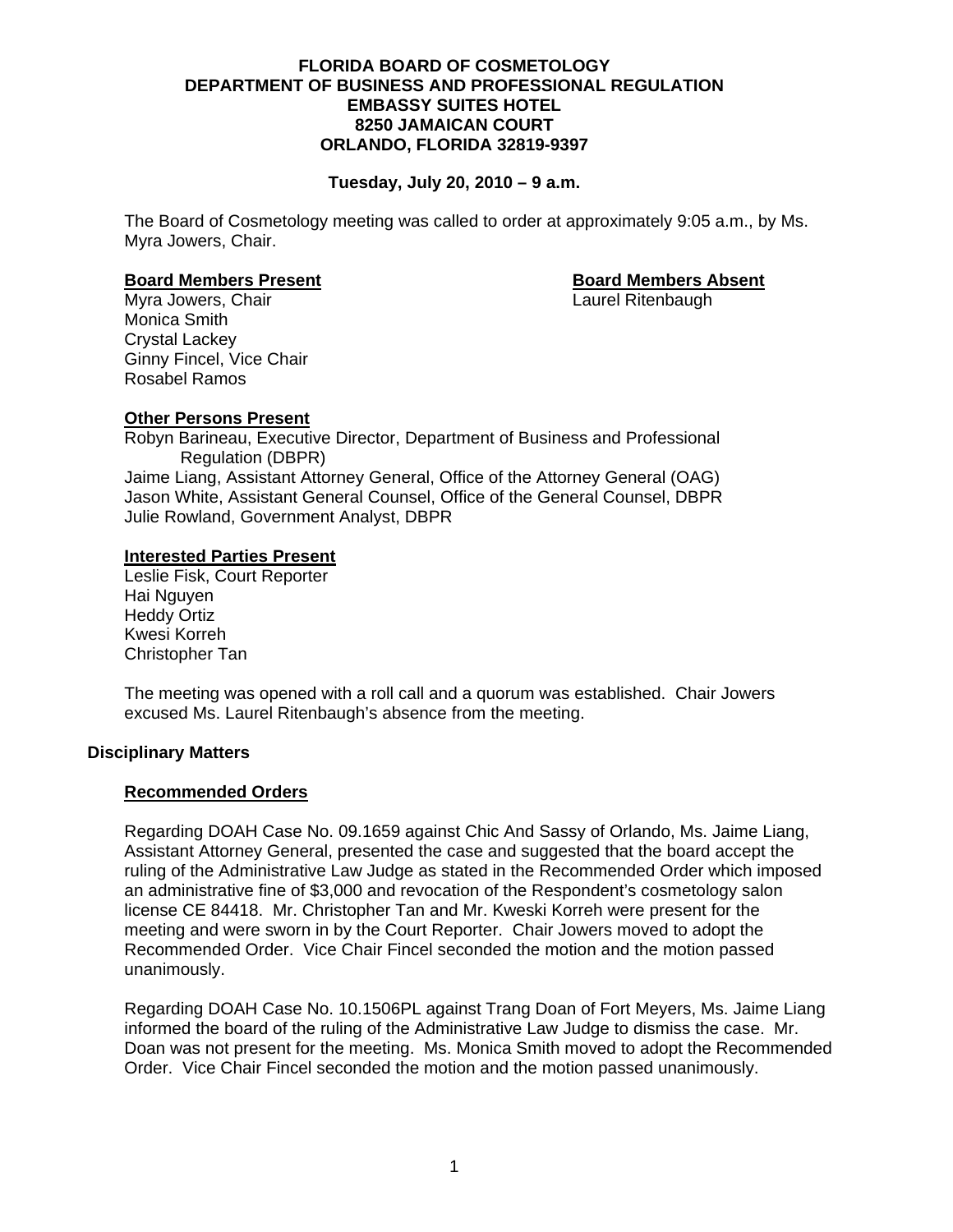## **Informal Hearings**

Regarding Case Nos. 2009.027214 and 2009.027210 against Chau Pham and Nails Max of Jupiter, Mr. White informed the board that the Respondent had elected an informal hearing in the matter. Mr. Huynh was not present for the meeting. Mr. White presented the department's case in this matter and suggested assessing a fine of \$800 and costs of \$106.22. Vice Chair Fincel moved that the board find the Respondent was properly served with the Administrative Complaint, that there was competent and substantial evidence to support the allegations as set forth in the Administrative Complaint and impose a fine of \$800 and costs of \$106.22, plus six months stayed suspension against the Respondent's cosmetology salon license CE81799 and nail specialty license FV536884. In the event the Respondent fails to comply with the terms of the final order, the stay shall be lifted and the Respondent's cosmetology salon license will be suspended. Ms. Smith seconded the motion and the motion passed unanimously.

Regarding Case No. 2009.012225 against Theresa M. Levy of West Palm Beach, Mr. White informed the board that the Respondent had elected an informal hearing in the matter. Ms. Levy was not present for the meeting. Mr. White presented the department's case in this matter and suggested assessing a fine of \$500 and costs of \$115.85. Ms. Smith moved that the board find the Respondent was properly served with the Administrative Complaint, that there was competent and substantial evidence to support the allegations as set forth in the Administrative Complaint and impose a fine of \$500 and costs of \$115.85, re-inspection in six months, plus six months stayed suspension against the Respondent's cosmetology license CL234004. In the event the Respondent fails to comply with the terms of the final order, the stay shall be lifted and the Respondent's cosmetology salon license will be suspended. Vice Chair Fincel seconded the motion and the motion passed unanimously.

Regarding Case No. 2009.042856 against Magic Reflections Beauty Salon of Orlando, Mr. White informed the board that the Respondent had elected an informal hearing in the matter. Ms. Heddy Ortiz was present for the meeting and was sworn in by the Court Reporter. Mr. White presented the department's case in this matter and suggested assessing a fine of \$500 and costs of \$257.50. Vice Chair Fincel moved that the board find the Respondent was properly served with the Administrative Complaint, that there was competent and substantial evidence to support the allegations as set forth in the Administrative Complaint and impose a fine of \$500 and costs of \$257.50 to be paid over a period of six months, with the first payment of \$257.50 due within 30 days of the final order and five monthly payments of \$100 each. Ms. Smith seconded the motion and the motion passed unanimously.

Regarding Case No. 2009.030566 against Masters University of Lakeland, Mr. White requested that this disciplinary case be pulled from the agenda.

Regarding Case No. 2008.058093 against Hai Minh Nguyen of Lakeland, Mr. White informed the board that the Respondent had elected an informal hearing in the matter. Mr. Nguyen was present for the meeting and was sworn in by the Court Reporter. Mr. White presented the department's case in this matter and suggested assessing a fine of \$500 and costs of \$371.26. Vice Chair Fincel moved that the board find the Respondent was properly served with the Administrative Complaint, that there was competent and substantial evidence to support the allegations as set forth in the Administrative Complaint and impose a fine of \$500 and costs of \$371.26 to be paid over a period of six months, with the first payment of \$371.26 due within 30 days of the final order and five monthly payments of \$100 each. Ms. Smith seconded the motion and the motion passed unanimously.

Regarding Case No. 2008.022448 against Sheila Ross, d/b/a Escalade Hair of St. Petersburg, Mr. White informed the board that the Respondent had elected an informal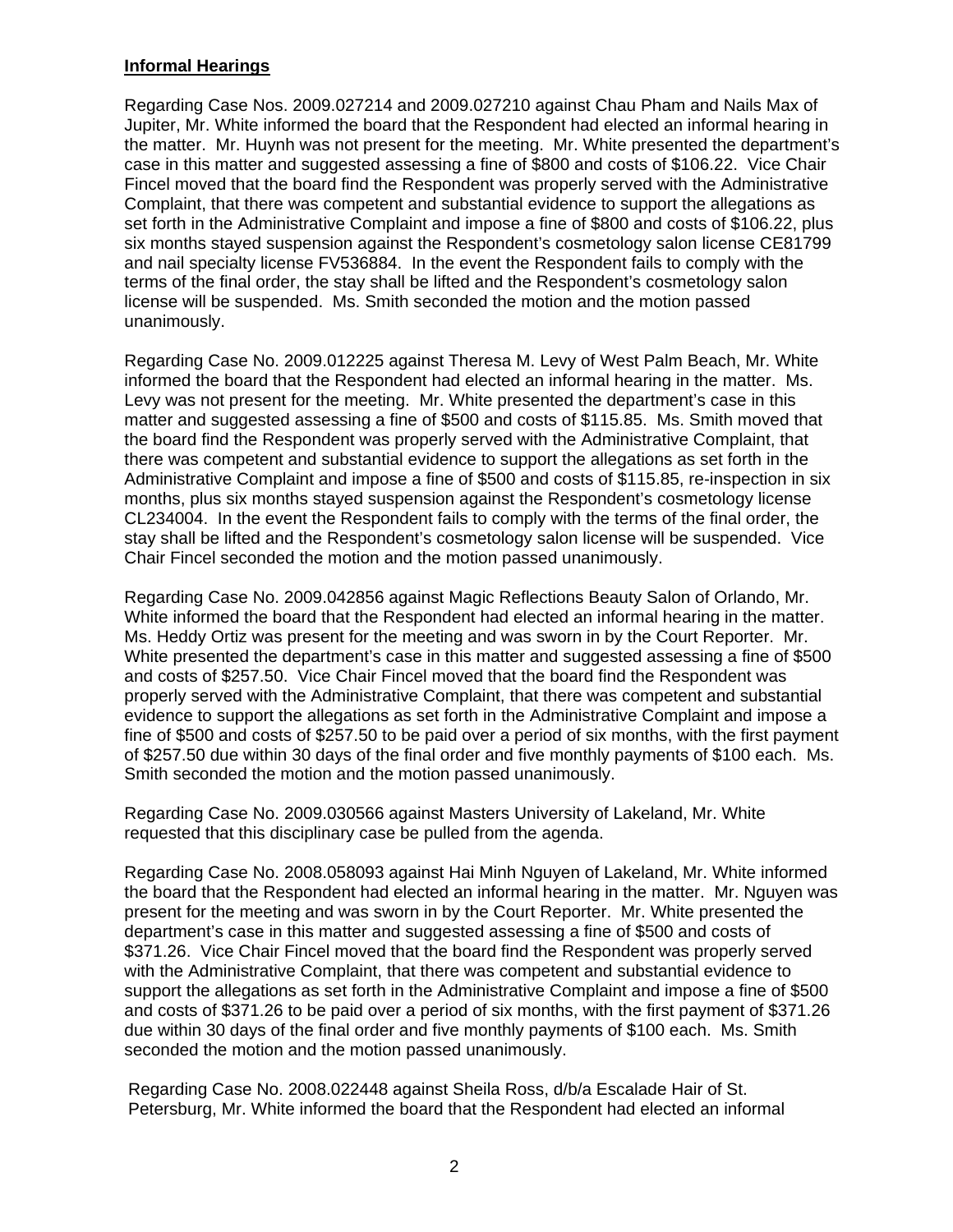hearing in the matter. Ms. Ross was not present for the meeting. Mr. White presented the department's case in this matter and suggested assessing a fine of \$1,000 and costs of \$181.44. Vice Chair Fincel moved that the board find the Respondent was properly served with the Administrative Complaint, that there was competent and substantial evidence to support the allegations as set forth in the Administrative Complaint and impose a fine of \$1,000 and costs of \$232.41, re-inspection in six months, plus six months stayed suspension against the Respondent's cosmetology salon license CE9955019. In the event the Respondent fails to comply with the terms of the final order, the stay shall be lifted and the Respondent's cosmetology salon license will be suspended. Ms. Smith seconded the motion and the motion passed unanimously.

# **Motions for Waiver of Rights and Final Order**

Regarding Case Nos. 2009.026029 and 2009.027471 against Lana's Nails and Tony Phan of Port St. Lucie, Mr. White presented the department's case and suggested imposing a fine of \$500 and costs of \$106.22. Mr. Phan was not present for the meeting. Ms. Crystal Lackey moved that the board find that the Respondent was properly served with the Administrative Complaint, the Respondent failed to respond within 21 days thereby waiving their right to elect a hearing in this matter, that the board accept the allegations as stated in the Administrative Complaint and adopt them as the findings of fact and conclusions of law of the board and impose a fine of \$500 and costs of \$106.22. Ms. Smith seconded the motion and the motion passed unanimously.

Regarding Case No. 2009.004826 against Katrina's Place for Hair and Nails of St. Petersburg, Mr. White presented the department's case and suggested imposing a fine of \$500 and costs of \$55.91. The Respondent was not present for the meeting. Vice Chair Fincel moved that the board find that the Respondent was properly served with the Administrative Complaint, the Respondent failed to respond within 21 days thereby waiving their right to elect a hearing in this matter, that the board accept the allegations as stated in the Administrative Complaint and adopt them as the findings of fact and conclusions of law of the board and impose a fine of \$500 and costs of \$55.91, plus re-inspection in six months. Ms. Smith seconded the motion and the motion passed unanimously.

Mr. White presented the following cases for consideration by the board. Vice Chair Fincel moved that the board find that the Respondent was properly served with the Administrative Complaint, the Respondent failed to respond within 21 days thereby waiving their right to elect a hearing in this matter, that the board accept the allegations as stated in the Administrative Complaint and adopt them as the findings of fact and conclusions of law of the board and imposed the penalties shown below:

- A Mirage; Merritt Island Case No. 2009.013897 \$2,000 fine and \$199.42 costs Six month stayed suspension Re-inspection in six months
- Kevin Bond; Winter Garden Case No. 2008.000020 \$1,000 fine and \$443.31 costs Six month stayed suspension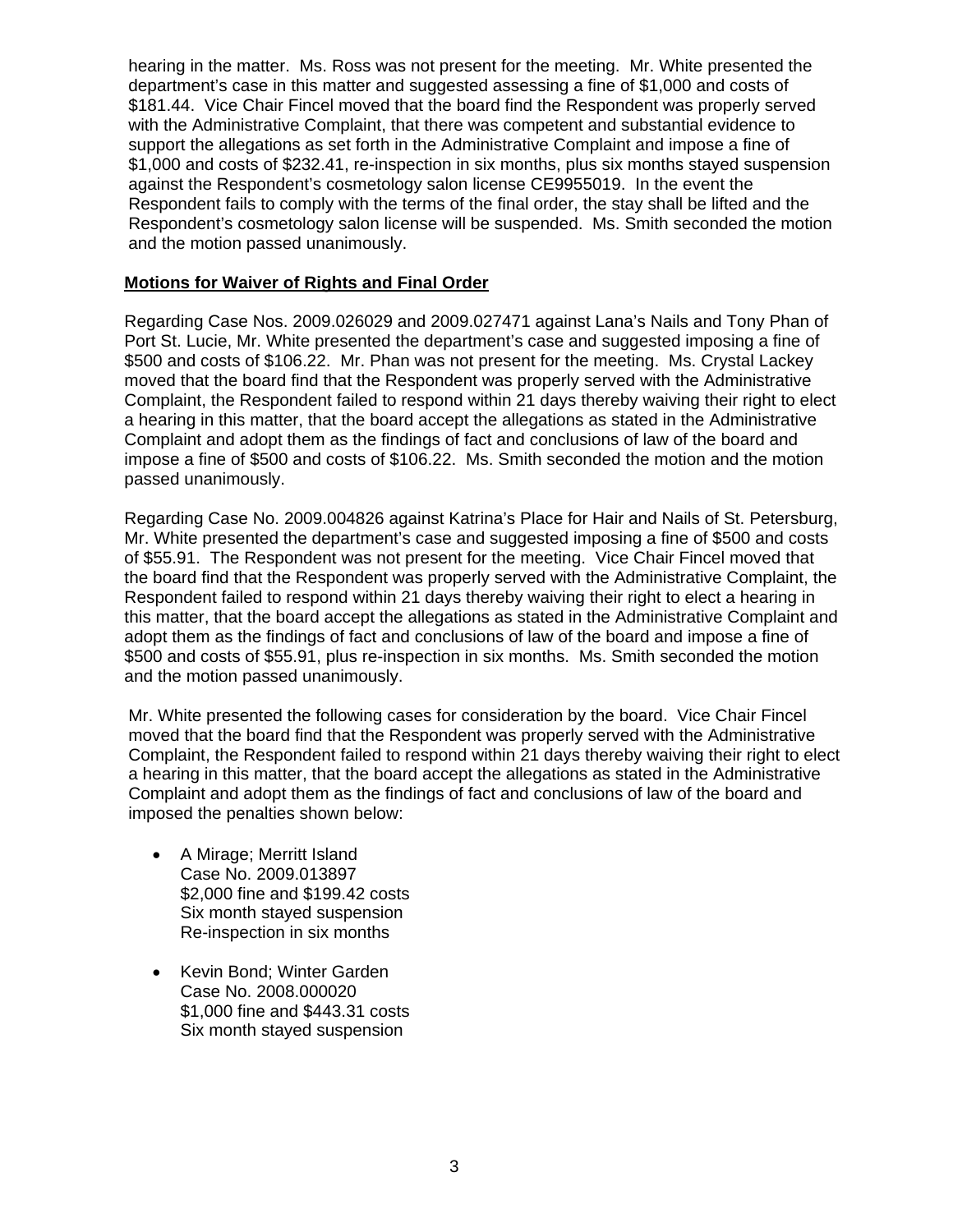- Aracelis Gonzales; Miami Case No. 2009.021194 \$1,000 fine and \$75.91 costs Six month stayed suspension
- Hair Rock Café and Allan Shaw; Port St. Lucie Case Nos. 2009.005920 and 2009.005980 \$300 fine and \$108.83 costs
- Hair Salon Surprise; Delray Beach Case No. 2008.051272 \$1,000 fine and \$88.92 costs Six month stayed suspension Re-inspection in six months
- Linh Ha Hoang; St. Louis Case No. 2009.003835 \$500 fine and \$132.74 costs
- Shawn Johnson; Orlando Case No. 2008.029513 \$200 fine and \$142.06 costs
- Olga Marte; Kissimme Case No. 2009.025629 \$500 fine \$176.61 costs Six month stayed suspension
- T&L Nails & Spa; Sebastian Case No. 2009.005947 \$100.00 fine and \$116.15 costs Six month stayed suspension Re-inspection in six months
- Amaury Albert Torres; Lauderhill Case No. 2009.022160 \$500 fine and \$419.79 costs Six month stayed suspension
- Wonder Nails and Loan Thi Le; West Palm Beach Case Nos. 2009.011214 and 2009.011174 \$250.00 fine and \$222.91 costs Six month stayed suspension Re-inspection in six months

Ms. Smith seconded the motion and the motion passed unanimously.

Mr. White presented the following cases for consideration by the board. Ms. Lackey moved that the board find that the Respondent was properly served with the Administrative Complaint, the Respondent failed to respond within 21 days thereby waiving their right to elect a hearing in this matter, that the board accept the allegations as stated in the Administrative Complaint and adopt them as the findings of fact and conclusions of law of the board and imposed the penalties shown below: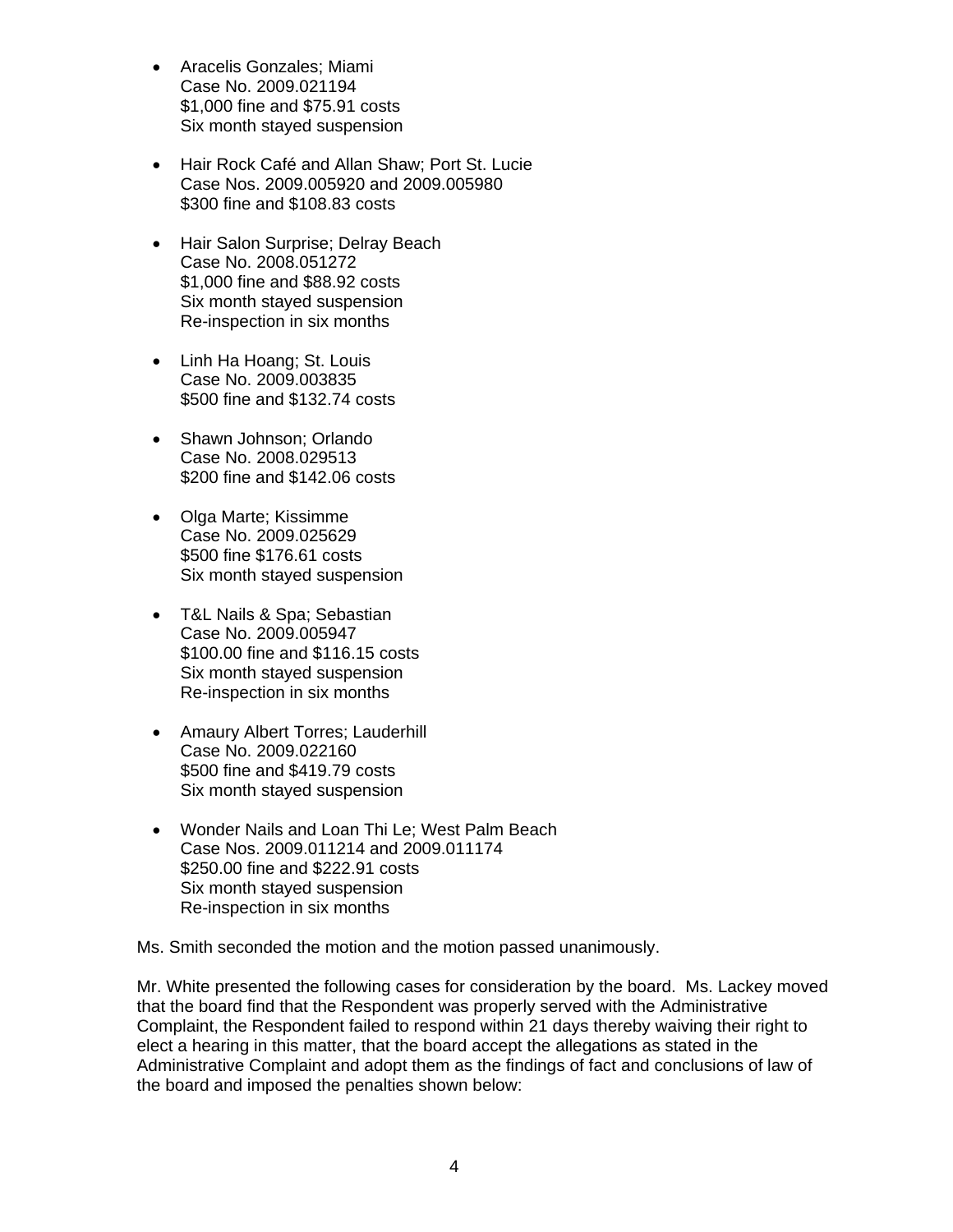- Elizabeth Bell; Lauderhill Case No. 2007.064836 \$500 fine and \$33.38 costs Revocation of license HB 2915
- Natalie Jean-Gilles; Ft. Lauderdale Case No. 2007.064937 \$500 fine and \$120.33 costs Revocation of license HB 3076
- Denise Antoinette Stewart; Pompano Beach Case No. 2007.064790 \$500 fine and \$144.56 costs Revocation of license HB 2350

Ms. Smith seconded the motion and the motion passed unanimously.

Unless otherwise stated, by appropriate motion the board found that the Respondent was properly served with the Administrative Complaint, the Respondent failed to respond within 21 days thereby waiving their right to elect a hearing in this matter, the board accepted the allegations as stated in the Administrative Complaint and adopted them as findings of the fact and conclusions of the law of the board, and imposed the penalties shown below:

- Manny's Unisex; Miami Case No. 2009.025633 \$500 fine and \$137.32 costs Six month stayed suspension
- Tracy Morgan; Tampa Case No. 2009.015275 \$450 fine and \$123.69 costs Six month stayed suspension
- Heather Smith; Winter Park Case No. 2009.032623 \$250 fine and \$91.03 costs Six month stayed suspension
- Station Cut; Apopka Case No. 2009.015195 \$500 fine and \$92.30 costs Six month stayed suspension
- Supreme Styles Unisex; Tampa Case No. 2009.011078 \$500 fine and \$188.95 costs Six month stayed suspension
- Tamar Investment Group; Miami Case No. 2009.034933 \$500 fine and \$76.37 costs Six month stayed suspension